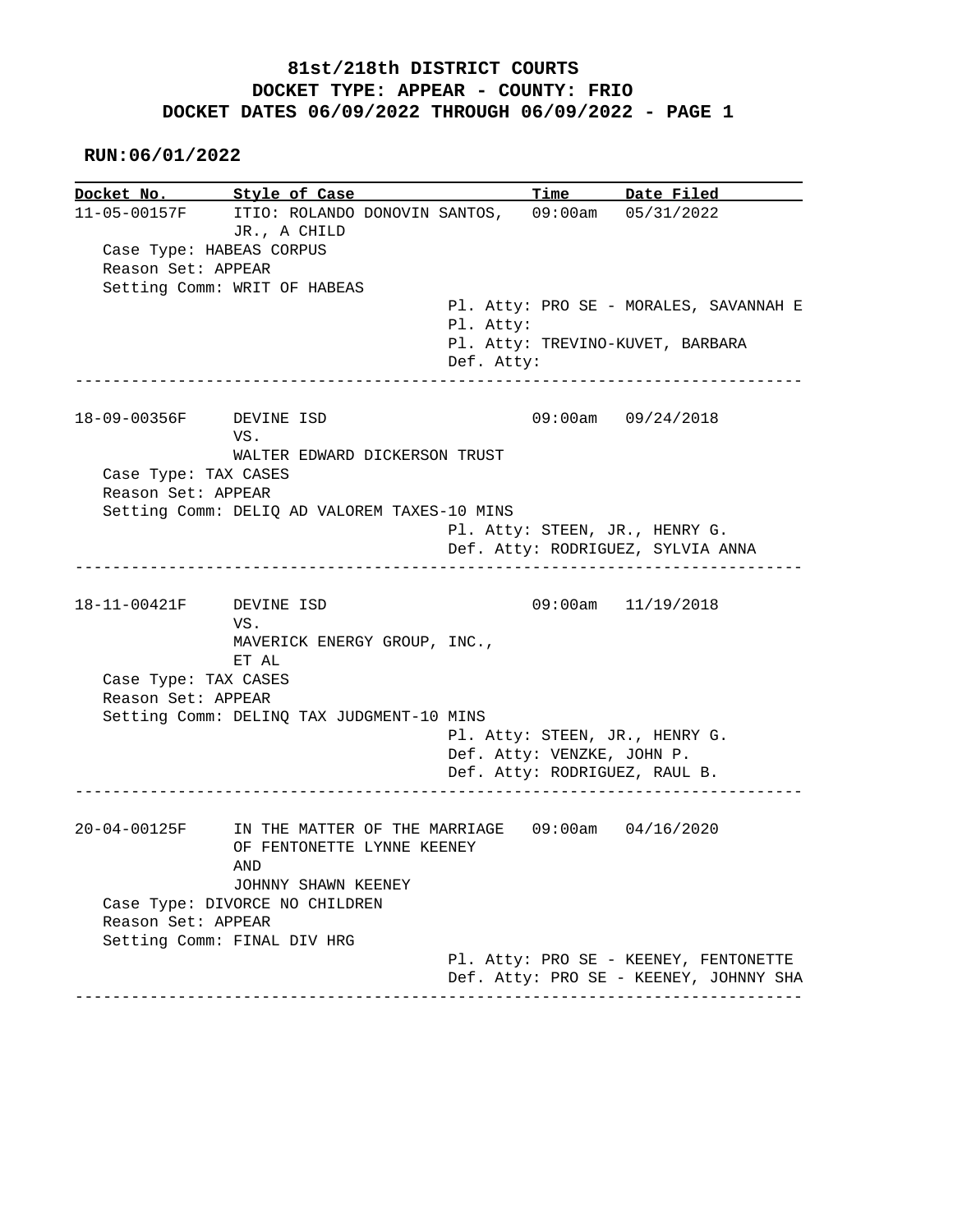#### **RUN:06/01/2022**

**Docket No. Style of Case Time Date Filed**  21-05-00134F ITIO: 09:00am 05/03/2021 MALACHI EZEKIEL MARTINEZ A CHILD Case Type: TERMINATION OF PARENTAL RIGHTS Reason Set: APPEAR Setting Comm: MT TO APPT TEMP MNG'G CONSERVATORS-10 MINS Pl. Atty: ROBERTS, GRADY L. Pl. Atty: ROBERTS, GRADY L. Def. Atty: ------------------------------------------------------------------------------ 21-06-00185F IMOM: KELLY IVONNE CASTILLO 09:00am 06/07/2021 AND JOHEL ALCIDES QUITENO CARCAMO AND ITIO: JOHEL QUITENO CASTILLO Case Type: DIVORCE WITH CHILDREN Reason Set: APPEAR Setting Comm: DIVORCE HRG Pl. Atty: PRO SE - CASTILLO, KELLY IVO Def. Atty: PRO SE - QUITENO CARCAMO, J ------------------------------------------------------------------------------ 21-08-00268F DEVINE ISD 09:00am 08/27/2021 VS. ARNULFO ORNELAS Case Type: TAX CASES Reason Set: APPEAR Setting Comm: DELINQ TAX JUDGMENT-10 MINS Pl. Atty: STEEN, JR., HENRY G. Def. Atty: ------------------------------------------------------------------------------ 21-08-00270F DEVINE ISD 09:00am 08/27/2021 V G3 TRANSPORTATION Case Type: TAX CASES Reason Set: APPEAR Setting Comm: DELIQ AD VALOREM TAXES-10 MINS Pl. Atty: STEEN, JR., HENRY G. Def. Atty: ------------------------------------------------------------------------------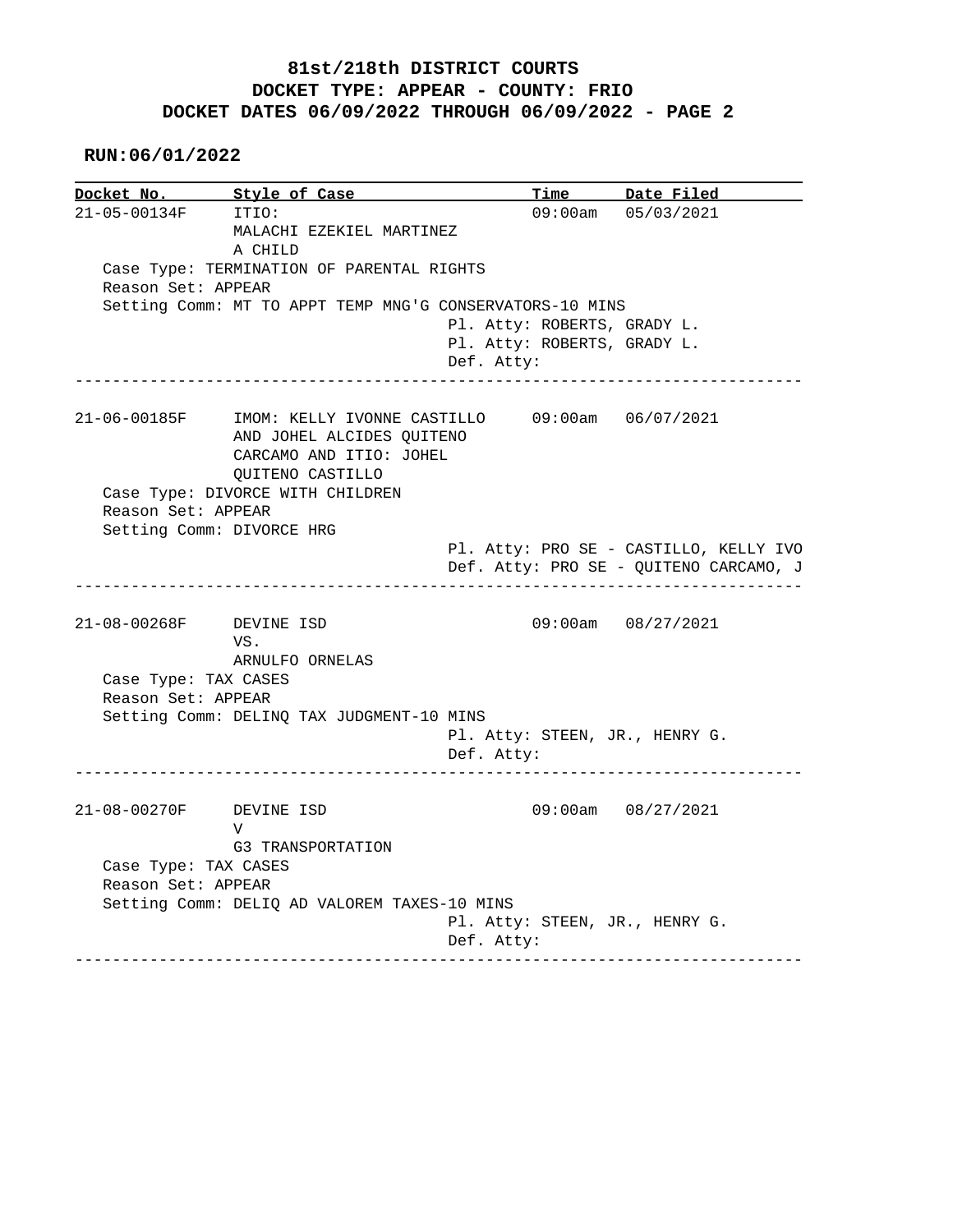**RUN:06/01/2022**

**Docket No. Style of Case Time Date Filed**  21-12-00349F IMOM: YVONNE TORRES SANTOS AND 09:00am 12/12/2021 JOSE L. SANTOS, JR. AND ITIO: ELIZABETH E. SANTOS, KEVAIH F. SANTOS, AND SARAI E. TORRES, CHILDREN Case Type: DIVORCE WITH CHILDREN Reason Set: APPEAR Setting Comm: BENCH TRIAL Pl. Atty: PRO SE - SANTOS, YVONNE SANT Def. Atty: ROBERTS, KATHLEEN 'KATIE' ------------------------------------------------------------------------------ 22-01-00011F IMOM: NADIA MARIE SELVERA AND 09:00am 01/25/2022 ORLANDO MANUEL SELVERA JR. Case Type: DIVORCE W/O CHILDREN Reason Set: APPEAR Setting Comm: FINAL DIVORCE Pl. Atty: PRO SE - SELVERA, NADIA MARI Def. Atty: PRO SE - SELVERA, ORLANDO M ------------------------------------------------------------------------------ 22-03-00065F IMOM: JOHNNY BARRIOS AND 09:00am 03/10/2022 JESSICA RENAE BARRIOS Case Type: DIVORCE W/O CHILDREN Reason Set: APPEAR Setting Comm: DIVORCE Pl. Atty: PRO SE - BARRIOS, JOHNNY Def. Atty: ------------------------------------------------------------------------------ 22-04-00092F IMOM: 09:00am 04/07/2022 JASON CUSTER AND PAMELA FIGUEROA Case Type: DIVORCE NO CHILDREN Reason Set: APPEAR Setting Comm: FINAL DIV HRG Pl. Atty: PRO SE - CUSTER, JASON GARCI Def. Atty: ------------------------------------------------------------------------------ 22-04-00103F ITIO: LAYLA A. RUIZ, A CHILD 09:00am 04/21/2022 Case Type: PARENT/CHILD RELATIONSHIP Reason Set: APPEAR Setting Comm: FINAL SAPCR HEARING Pl. Atty: PRO SE - VALDEZ, MIRIAM ARIA Def. Atty: ------------------------------------------------------------------------------